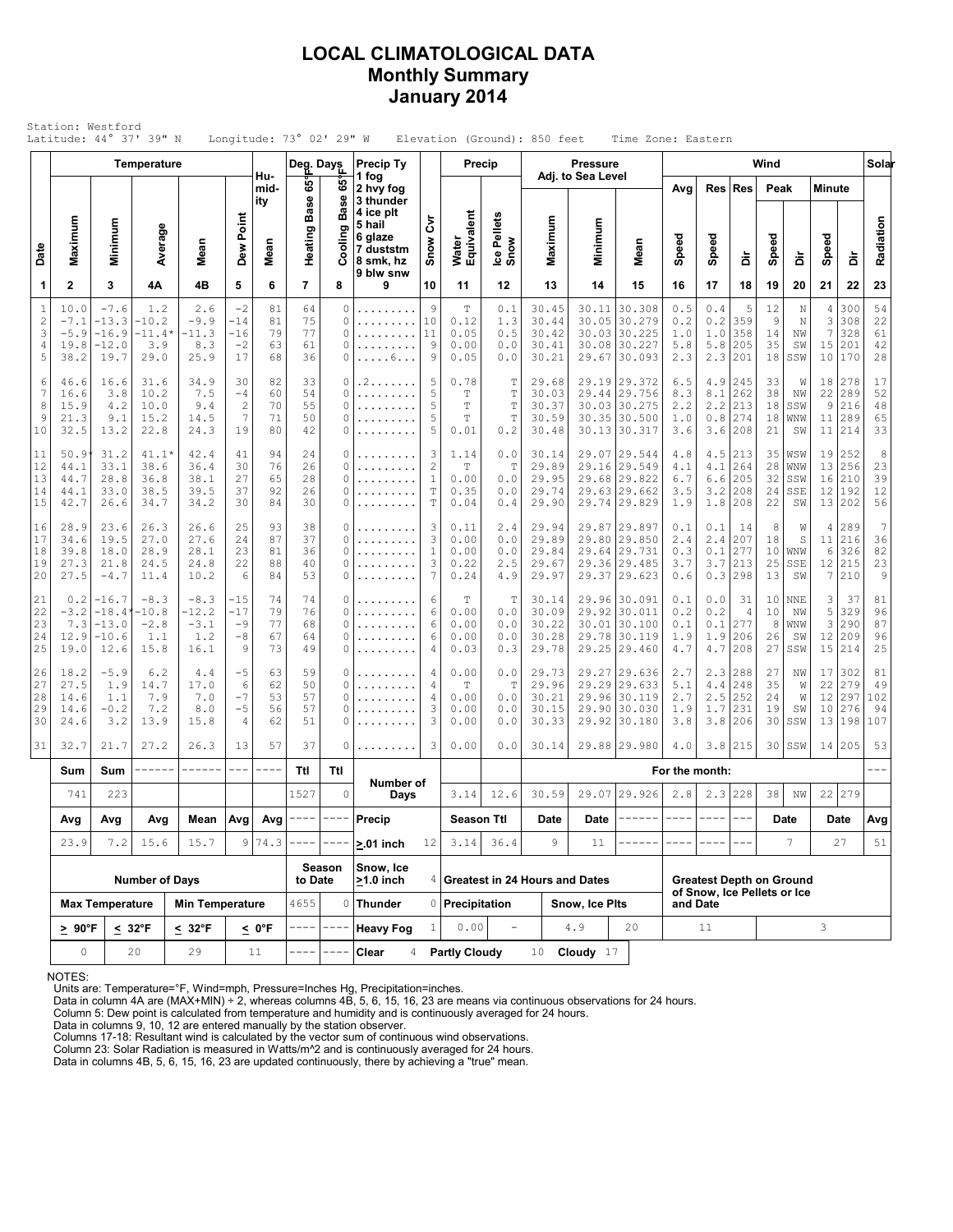## OBSERVATIONS AT 3-HOUR INTERVALS January 2014: Westford

|                                              |                                           |                                                                                   |                                                              |                                                    |                                                                      |                                              |                                                           | Wind                                                                                            |                                                                                     |                                                                  |                                                                                            |                                                              |                                                            |                                                                                  |                                                    |                                                 | Wind                                                                                          |                                                       |                                              |                                                                                        |                                                              |                                                                             |                                                                    |                                                                       |                                                           | Wind                                                                                   |                                                                                                     |
|----------------------------------------------|-------------------------------------------|-----------------------------------------------------------------------------------|--------------------------------------------------------------|----------------------------------------------------|----------------------------------------------------------------------|----------------------------------------------|-----------------------------------------------------------|-------------------------------------------------------------------------------------------------|-------------------------------------------------------------------------------------|------------------------------------------------------------------|--------------------------------------------------------------------------------------------|--------------------------------------------------------------|------------------------------------------------------------|----------------------------------------------------------------------------------|----------------------------------------------------|-------------------------------------------------|-----------------------------------------------------------------------------------------------|-------------------------------------------------------|----------------------------------------------|----------------------------------------------------------------------------------------|--------------------------------------------------------------|-----------------------------------------------------------------------------|--------------------------------------------------------------------|-----------------------------------------------------------------------|-----------------------------------------------------------|----------------------------------------------------------------------------------------|-----------------------------------------------------------------------------------------------------|
| 로                                            | Sunshine                                  | Pressure                                                                          | Rainfall<br>rate                                             | Temperature                                        | Dew Point                                                            | Humidity                                     | Direction                                                 | Speed                                                                                           | Gust                                                                                | Sunshine                                                         | Pressure                                                                                   | Rainfall<br>rate                                             | Temperature                                                | Dew Point                                                                        | Humidity                                           | Direction                                       | Speed                                                                                         | Gust                                                  | Sunshine                                     | Pressure                                                                               | Rainfall<br>rate                                             | Temperature                                                                 | Dew Point                                                          | Humidity                                                              | Direction                                                 | Speed                                                                                  | Gust                                                                                                |
|                                              |                                           |                                                                                   |                                                              | JAN 01                                             |                                                                      |                                              |                                                           |                                                                                                 |                                                                                     |                                                                  |                                                                                            |                                                              | JAN 02                                                     |                                                                                  |                                                    |                                                 |                                                                                               |                                                       |                                              |                                                                                        |                                                              | JAN 03                                                                      |                                                                    |                                                                       |                                                           |                                                                                        |                                                                                                     |
| 01<br>04<br>07<br>10<br>13<br>16<br>19<br>22 | 0<br>0<br>0<br>251<br>214<br>9<br>0<br>0  | 30.12<br>30.17<br>30.23<br>30.32<br>30.32<br>30.37<br>30.43<br>30.45              | 0.00<br>0.00<br>0.00<br>0.00<br>0.00<br>0.00<br>0.00<br>0.00 | 6<br>7<br>4<br>8<br>10<br>3<br>-4<br>$-8$          | 4<br>4<br>$\overline{\mathbf{c}}$<br>3<br>3<br>$-2$<br>$-9$<br>$-13$ | 90<br>87<br>88<br>81<br>72<br>78<br>80<br>77 | 12،<br>03<br>23<br>32<br>0 <sub>0</sub><br>02<br>03<br>36 | 0<br>$\mathbb O$<br>$\circ$<br>$\overline{c}$<br>$\mathbf 1$<br>$\circ$<br>$1\,$<br>$\mathbf 0$ | 0<br>$\circ$<br>$\circ$<br>5<br>$\overline{4}$<br>3<br>9<br>0                       | $\circ$<br>$\circ$<br>79<br>69<br>7<br>0<br>0                    | 0, 30.43<br>30.41<br>30.40<br>30.36<br>30.25<br>30.17<br>30.15<br>30.10                    | 0.00<br>0.00<br>0.00<br>0.00<br>0.00<br>0.00<br>0.00<br>0.00 | $-7$<br>$-9$<br>-11<br>$-8$<br>$-8$<br>-11<br>-12<br>$-11$ | $-12$<br>$-13$<br>$-14$<br>$-13$<br>$-13$<br>$-16$<br>$-16$<br>$-14$             | 78<br>82<br>83<br>79<br>80<br>81<br>82<br>83       | 02 ر<br>01<br>02<br>31<br>01<br>34<br>35<br>33  | 0<br>0<br>0<br>0<br>0<br>0<br>0<br>0                                                          | 0<br>0<br>0<br>$\,1\,$<br>$\,1\,$<br>3<br>3<br>3      | 0<br>0<br>0<br>121<br>297<br>35<br>0<br>0    | 30.05<br>30.03<br>30.10<br>30.20<br>30.24<br>30.33<br>30.40<br>30.40                   | 0.00<br>0.00<br>0.00<br>0.00<br>0.00<br>0.00<br>0.00<br>0.00 | <sub>1</sub> -11<br>$-11$<br>$-12$<br>$-11$<br>$-7$<br>$-9$<br>-16<br>$-15$ | $-15$<br>$-14$<br>$-16$<br>$-16$<br>$-14$<br>$-16$<br>-20<br>$-19$ | 83,02<br>83<br>82<br>77<br>70<br>71<br>83<br>84                       | 04<br>35<br>34<br>01<br>07<br>11<br>11                    | 1<br>$\mathbf 1$<br>$\mathbf{1}$<br>$\,1\,$<br>$\mathbf 1$<br>0<br>0<br>$\Omega$       | 7899<br>$\begin{matrix} 1 \ 0 \\ 0 \end{matrix}$<br>0<br>0                                          |
|                                              |                                           |                                                                                   |                                                              | JAN 04                                             |                                                                      |                                              |                                                           |                                                                                                 |                                                                                     |                                                                  |                                                                                            |                                                              | JAN 05                                                     |                                                                                  |                                                    |                                                 |                                                                                               |                                                       |                                              |                                                                                        |                                                              | JAN 06                                                                      |                                                                    |                                                                       |                                                           |                                                                                        |                                                                                                     |
| 01<br>04<br>07<br>10<br>13<br>16<br>19<br>22 | 0<br>0<br>0<br>104<br>371<br>11<br>0<br>0 | 30.40<br>30.37<br>30.35<br>30.28<br>30.12<br>30.10<br>30.10<br>30.10              | 0.00<br>0.00<br>0.00<br>0.00<br>0.00<br>0.00<br>0.00<br>0.00 | $-11$<br>$-5$<br>$-1$<br>7<br>16<br>19<br>18<br>19 | -16<br>$-11$<br>$-9$<br>$-2$<br>$-1$<br>4<br>6<br>8                  | 80<br>74<br>69<br>66<br>48<br>50<br>59<br>60 | 20<br>19<br>19<br>19<br>20<br>20<br>20<br>20              | 3<br>$\mathbf 1$<br>3<br>10<br>12<br>10<br>8<br>5                                               | 6<br>$\overline{7}$<br>17<br>21<br>33<br>23<br>23<br>22                             | 0 <sub>1</sub><br>$\circ$<br>$\circ$<br>97<br>95<br>12<br>0<br>0 | 30.16<br>30.16<br>30.18<br>30.21<br>30.14<br>30.11<br>30.03<br>29.84                       | 0.00<br>0.00<br>0.00<br>0.00<br>0.00<br>0.00<br>0.00<br>0.00 | 20<br>21<br>21<br>25<br>28<br>28<br>28<br>31               | 9<br>11<br>11<br>12<br>14<br>20<br>23<br>29                                      | 61<br>64<br>65<br>59<br>56<br>71<br>81<br>93       | 19<br>21<br>20<br>20<br>19<br>09<br>08<br>17    | 6<br>3<br>$\overline{c}$<br>6<br>2<br>$\circ$<br>0<br>0                                       | 16<br>9<br>8<br>15<br>9<br>$\circ$<br>0<br>0          | 0<br>0<br>0<br>$12 \,$<br>77<br>11<br>0<br>0 | 29.61<br>29.44<br>29.25<br>29.26<br>29.29<br>29.37<br>29.41<br>29.42                   | 0.00<br>0.00<br>0.00<br>0.00<br>0.00<br>0.00<br>0.00<br>0.00 | 39<br>42<br>45<br>46<br>34<br>30<br>25<br>22                                | 37<br>39<br>43<br>45<br>29<br>21<br>15<br>16                       | 92<br>91<br>90<br>97<br>81<br>70<br>66<br>77                          | <sub>1</sub> 18<br>19<br>21<br>24<br>27<br>26<br>28<br>26 | 7<br>5<br>$\overline{c}$<br>$\sqrt{6}$<br>8<br>$\epsilon$<br>14<br>3                   | 18<br>$1\,5$<br>19<br>$\begin{array}{c} 13 \\ 24 \end{array}$<br>20<br>20<br>$1\,8$                 |
|                                              |                                           |                                                                                   |                                                              | JAN 07                                             |                                                                      |                                              |                                                           |                                                                                                 |                                                                                     |                                                                  |                                                                                            |                                                              | JAN 08                                                     |                                                                                  |                                                    |                                                 |                                                                                               |                                                       |                                              |                                                                                        |                                                              | JAN 09                                                                      |                                                                    |                                                                       |                                                           |                                                                                        |                                                                                                     |
| 01<br>04<br>07<br>10<br>13<br>16<br>19<br>22 | 0<br>0<br>0<br>123<br>127<br>18<br>0<br>0 | 29.47<br>29.56<br>29.64<br>29.75<br>29.78<br>29.86<br>29.91<br>29.99              | 0.00<br>0.00<br>0.00<br>0.00<br>0.00<br>0.00<br>0.00<br>0.00 | 14<br>9<br>7<br>7<br>7<br>6<br>5<br>4              | 3<br>$-1$<br>$-6$<br>$-3$<br>$-7$<br>$-7$<br>-6<br>$-4$              | 60<br>64<br>54<br>63<br>51<br>55<br>62<br>69 | 27<br>26<br>29<br>28<br>26<br>25<br>23<br>23              | 13<br>13<br>14<br>12<br>9<br>6<br>$\boldsymbol{7}$<br>$\mathbf 1$                               | 23<br>24<br>25<br>21<br>18<br>26<br>15<br>10                                        | 0<br>$\circ$<br>$\circ$<br>125<br>84<br>18<br>0<br>0             | 30.07<br>30.16<br>30.24<br>30.33<br>30.30<br>30.33<br>30.35<br>30.36                       | 0.00<br>0.00<br>0.00<br>0.00<br>0.00<br>0.00<br>0.00<br>0.00 | 4<br>6<br>6<br>8<br>15<br>14<br>11<br>12                   | $-1$<br>$-2$<br>$-1$<br>$\mathbf{1}$<br>$\ensuremath{\mathsf{3}}$<br>5<br>4<br>5 | 78<br>72<br>74<br>72<br>59<br>67<br>70<br>71       | 22<br>21<br>19<br>20<br>20<br>20<br>20<br>20    | 3<br>$\overline{c}$<br>3<br>$\sqrt{4}$<br>$\overline{\mathbf{c}}$<br>0<br>1<br>$\overline{c}$ | 11<br>10<br>10<br>12<br>8<br>3<br>4<br>8              | 0<br>0<br>0<br>287<br>153<br>21<br>0<br>0    | 30.36<br>30.39<br>30.46<br>30.57<br>30.55<br>30.56<br>30.55<br>30.53                   | 0.00<br>0.00<br>0.00<br>0.00<br>0.00<br>0.00<br>0.00<br>0.00 | 12<br>13<br>15<br>16<br>18<br>18<br>11<br>14                                | 6<br>8<br>8<br>6<br>7<br>6<br>5<br>7                               | 76<br>81<br>75<br>65<br>61<br>59<br>76<br>76                          | 21<br>22<br>24<br>30<br>34<br>25<br>25<br>20              | $\mathbf{1}$<br>$\mathbb O$<br>3<br>6<br>0<br>$\circ$<br>0<br>0                        | 4<br>$\begin{array}{c} 5 \\ 7 \\ 16 \end{array}$<br>$\begin{array}{c} 1 \\ 1 \\ 0 \end{array}$<br>3 |
|                                              |                                           |                                                                                   |                                                              | <b>JAN 10</b>                                      |                                                                      |                                              |                                                           |                                                                                                 |                                                                                     |                                                                  |                                                                                            |                                                              | JAN 11                                                     |                                                                                  |                                                    |                                                 |                                                                                               |                                                       |                                              |                                                                                        |                                                              | <b>JAN 12</b>                                                               |                                                                    |                                                                       |                                                           |                                                                                        |                                                                                                     |
| 01<br>04<br>07<br>10<br>13<br>16<br>19<br>22 | 0<br>0<br>0<br>135<br>207<br>18<br>0<br>0 | 30.47<br>30.41<br>30.38<br>30.36<br>30.27<br>30.25<br>30.24<br>30.20              | 0.00<br>0.00<br>0.00<br>0.00<br>0.00<br>0.00<br>0.00<br>0.00 | 15<br>17<br>20<br>23<br>27<br>29<br>30<br>32       | 8<br>10<br>11<br>20<br>23<br>25<br>26<br>28                          | 75<br>72<br>68<br>88<br>83<br>84<br>84<br>85 | 21<br>20<br>20<br>21<br>21<br>21<br>19<br>20              | 0<br>$\mathbf 1$<br>$\sqrt{4}$<br>3<br>11<br>6<br>4<br>5                                        | 4<br>$\overline{7}$<br>14<br>15<br>19<br>14<br>7<br>10                              | $\circ$<br>$\circ$<br>37<br>9<br>0<br>0<br>0                     | 0, 30.09<br>29.96<br>29.80<br>29.66<br>29.42<br>29.31<br>29.16<br>29.14                    | 0.00<br>0.00<br>0.00<br>0.00<br>0.00<br>0.00<br>0.00<br>0.00 | 31<br>37<br>35<br>43<br>47<br>43<br>50<br>50               | 28<br>34<br>34<br>42<br>46<br>43<br>49<br>49                                     | 87,18<br>86<br>96<br>98<br>98<br>98<br>98<br>98    | 17<br>19<br>20<br>19<br>22<br>19<br>26          | 0<br>3<br>$\sqrt{4}$<br>8<br>5<br>$\circ$<br>7<br>11                                          | 8<br>10<br>12<br>17<br>15<br>$\circ$<br>16<br>23      | 0<br>0<br>0<br>39<br>156<br>11<br>0<br>0     | 129.19<br>29.29<br>29.37<br>29.53<br>29.55<br>29.68<br>29.80<br>29.86                  | 0.00<br>0.00<br>0.00<br>0.00<br>0.00<br>0.00<br>0.00<br>0.00 | 43<br>39<br>36<br>35<br>37<br>36<br>34<br>34                                | 37<br>32<br>31<br>30<br>30<br>26<br>25<br>26                       | 79<br>76<br>79<br>82<br>77<br>68<br>69<br>74                          | 27<br>25<br>25<br>24<br>26<br>26<br>28<br>27              | 5<br>$\frac{5}{9}$<br>$\,1\,$<br>6<br>$\overline{c}$<br>$\overline{7}$<br>$\mathbf{1}$ | 20<br>$\begin{array}{c} 17 \\ 27 \end{array}$<br>$\epsilon$<br>12<br>16<br>17<br>10                 |
|                                              |                                           |                                                                                   |                                                              | <b>JAN 13</b>                                      |                                                                      |                                              |                                                           |                                                                                                 |                                                                                     |                                                                  |                                                                                            |                                                              | <b>JAN 14</b>                                              |                                                                                  |                                                    |                                                 |                                                                                               |                                                       |                                              |                                                                                        |                                                              | <b>JAN 15</b>                                                               |                                                                    |                                                                       |                                                           |                                                                                        |                                                                                                     |
| 01<br>04<br>07<br>10<br>13<br>16<br>19<br>22 | 0<br>$\circ$<br>207<br>$\circ$            | 0, 29.91<br>29.94<br>29.90<br>29.89<br>95 29.80<br>28 29.76<br>29.74<br>0 29.70   | 0.00<br>0.00<br>0.00<br>0.00<br>0.00<br>0.00<br>0.00<br>0.00 | 33<br>30<br>31<br>37<br>42<br>44<br>44<br>44       | 26<br>25<br>25<br>27<br>25<br>26<br>31<br>31                         | 74<br>83<br>79<br>66<br>51<br>48 21<br>59 20 | 24<br>22<br>19<br>19<br>20<br>60 20                       | $\frac{1}{3}$<br>$\mathbf 2$<br>9<br>6<br>8<br>9<br>9                                           | 8<br>8<br>11<br>18<br>24<br>23<br>25<br>32                                          | $\mathbb O$<br>$\overline{0}$                                    | 0, 29.67<br>29.64<br>29.65<br>70 29.65<br>32 29.65<br>5 29.63<br>$0$ 29.66<br>$0$ 29.72    | 0.00<br>0.00<br>0.00<br>0.00<br>0.00<br>0.00<br>0.00<br>0.00 | 43<br>41<br>41<br>41<br>41<br>40<br>37<br>35               | 35<br>37<br>36<br>39<br>39<br>39<br>37<br>35                                     | 76<br>86<br>84<br>95<br>96<br>97<br>97<br>97       | 20 ا<br>20<br>20<br>18<br>20<br> 20<br>30<br>30 | 7<br>6<br>6<br>2<br>4<br>0<br>0<br>3                                                          | 24<br>13<br>12<br>12<br>9<br>$\circ$<br>$\circ$<br>13 | 0<br>0<br>0                                  | 129.75<br>29.82<br>29.82<br> 193 29.85<br>348 29.79<br>5 29.82<br>0 29.86<br>0 29.88   | 0.00<br>0.00<br>0.00<br>0.00<br>0.00<br>0.00<br>0.00<br>0.00 | 33<br>31<br>28<br>36<br>42<br>40<br>36<br>31                                | 29<br>28<br>26<br>30<br>32<br>32<br>32<br>30                       | 86<br>91<br>94<br>79 <br>69 21<br>73 21<br>87 27<br>95 01             | 30 ا<br>32<br>16<br>19                                    | 1<br>$\mathbb O$<br>$\mathsf{O}\xspace$<br>4<br>6<br>4<br>0<br>0                       | $\begin{array}{c} 3 \\ 0 \end{array}$<br>$\overline{0}$<br>10<br>18<br>11<br>$\mathbb O$<br>0       |
|                                              |                                           |                                                                                   |                                                              | JAN 16                                             |                                                                      |                                              |                                                           |                                                                                                 |                                                                                     |                                                                  |                                                                                            |                                                              | <b>JAN 17</b>                                              |                                                                                  |                                                    |                                                 |                                                                                               |                                                       |                                              |                                                                                        |                                                              | <b>JAN 18</b>                                                               |                                                                    |                                                                       |                                                           |                                                                                        |                                                                                                     |
| 01<br>04<br>07<br>10<br>13<br>16<br>19<br>22 | 0<br>0<br>7                               | 0, 29.90<br>29.89<br>29.91<br>23 29.93<br>26 29.89<br>29.87<br>0 29.89<br>0 29.89 | 0.00<br>0.00<br>0.00<br>0.00<br>0.00<br>0.00<br>0.00<br>0.00 | 28<br>27<br>26<br>28<br>28<br>28<br>26<br>25       | 26<br>26<br>24<br>26<br>26<br>25<br>24<br>23                         | 94<br>95<br>93<br>91<br>92<br>92<br>93<br>95 | 135<br>06<br>32<br>06<br>07<br>02<br>06<br>06             | 0<br>0<br>0<br>$\circ$<br>0<br>0<br>$\mathbb O$<br>$\circ$                                      | 0<br>0<br>0<br>$\circ$<br>$\begin{array}{c} 4 \\ 5 \end{array}$<br>$\mathbb O$<br>0 | $\circ$<br>28                                                    | 0, 29.87<br>$0$ 29.86<br>29.87<br>42 29.86<br>113 29.80<br>29.83<br>$0$ 29.85<br>$0$ 29.85 | 0.00<br>0.00<br>0.00<br>0.00<br>0.00<br>0.00<br>0.00<br>0.00 | 24<br>20<br>24<br>28<br>31<br>32<br>29<br>30               | 23<br>18<br>23<br>25<br>25<br>25<br>24<br>24                                     | 96,06<br>93 10<br>95<br>91<br>77<br>77<br>82<br>79 | 21<br> 18<br>21<br>19<br> 20<br>21              | 0<br>0<br>0<br>0<br>7<br>$\overline{4}$<br>2<br>$\overline{c}$                                | 0<br>0<br>4<br>5<br>16<br>12<br>7<br>8                | 0<br>0                                       | 129.83<br>29.82<br>0 29.78<br>278 29.76<br>253 29.67<br>40 29.65<br>0 29.68<br>0 29.68 | 0.00<br>0.00<br>0.00<br>0.00<br>0.00<br>0.00<br>0.00<br>0.00 | 25<br>22<br>18<br>29<br>38<br>36<br>29<br>28                                | 21<br>20<br>16<br>24<br>24<br>25<br>25<br>25                       | 88, 20<br>90 20<br>92 20<br>81 20<br>55 13<br>65 31<br>84 32<br>88 06 |                                                           | 0<br>0<br>0<br>0<br>0<br>0<br>2<br>0                                                   | 0<br>0<br>$\mathbb O$<br>4<br>$\begin{smallmatrix}1\\0\end{smallmatrix}$<br>9<br>$\circ$            |

# MAXIMUM SHORT DURATION PRECIPITATION

| <b>Time Period (minutes)</b> |                | 10             | 15             | 20   | 30             | 45             | 60             | 80             | 100            | 120            | 150  | 180            |
|------------------------------|----------------|----------------|----------------|------|----------------|----------------|----------------|----------------|----------------|----------------|------|----------------|
| Precipitation                | 0.00           | 0.00           | 0.00           | 0.00 | 0.00           | 0.00           | 0.00           | J.OO           | 0.00           | 0.00           | 0.00 | 0.00           |
| <b>Ended: Date</b>           | 0 <sub>0</sub> | 0 <sub>0</sub> | 0 <sub>0</sub> | 00   | 0 <sub>0</sub> | 0 <sub>0</sub> | 0 <sub>0</sub> | 0 <sup>0</sup> | 0 <sub>0</sub> | 0 <sub>0</sub> | 00   | 0 <sup>0</sup> |
| <b>Ended: Time</b>           | 0000           | 0000           | 0000           | 0000 | 0000           | 0000           | 0000           | 0000           | 0000           | 0000           | 0000 | 0000           |

The precipitation amounts may occur at any time during the month. The time indicated is the ending time of the interval. Date and time are not entered for trace amounts.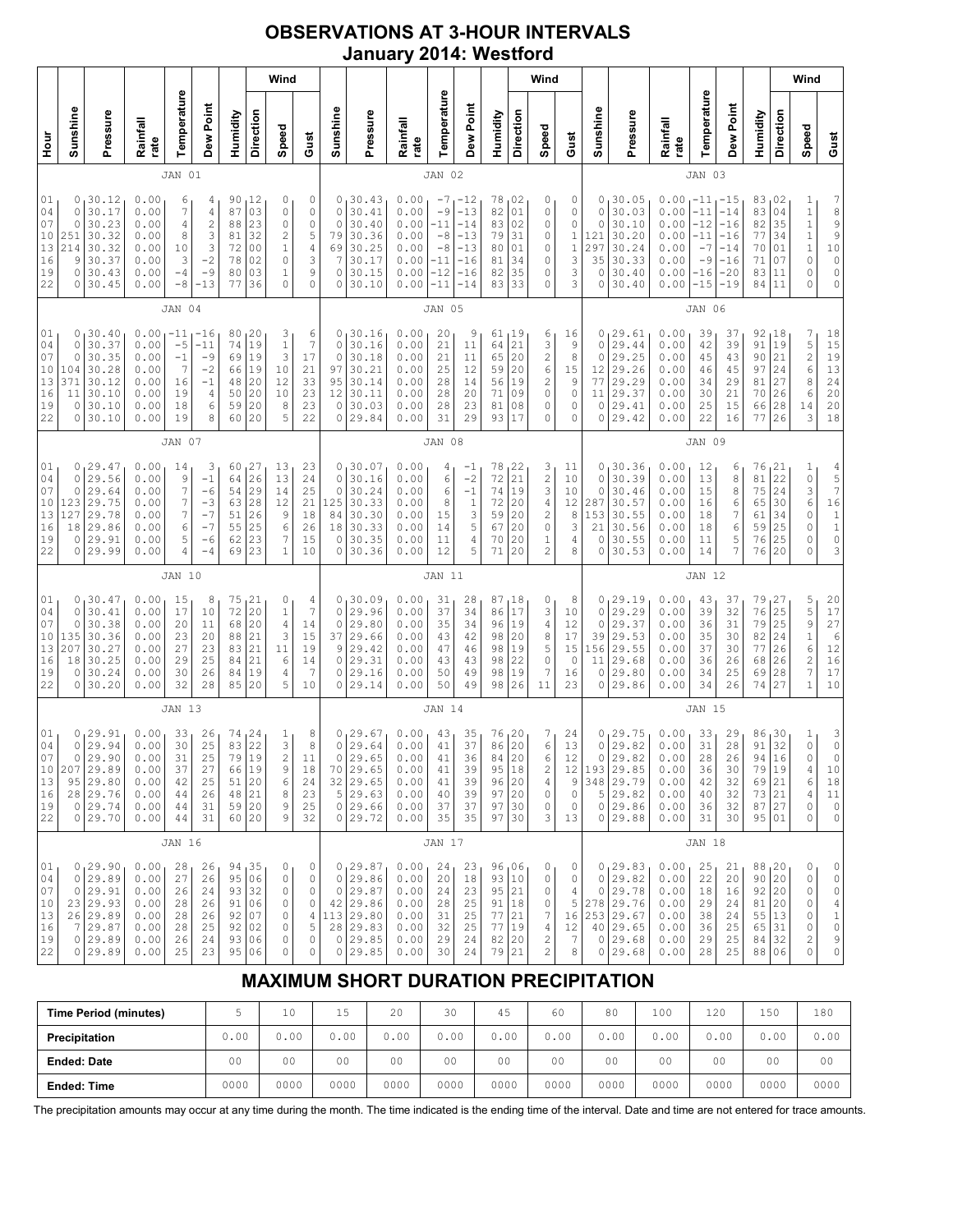### OBSERVATIONS AT 3-HOUR INTERVALS January 2014: Westford

|                                              |                                                         |                                                                                 | Wind                                                         |                                                                      |                                                                      |                                                  |                                                  | Wind                                                                                              |                                                                                 |                                                              |                                                                           |                                                              |                                                                                            |                                                                             |                                                  |                                                 | Wind                                                               |                                               |                                                                      |                                                                         |                                                              |                                                                  |                                                                         |                                              |                                                           |                                                                                           |                                                                                             |
|----------------------------------------------|---------------------------------------------------------|---------------------------------------------------------------------------------|--------------------------------------------------------------|----------------------------------------------------------------------|----------------------------------------------------------------------|--------------------------------------------------|--------------------------------------------------|---------------------------------------------------------------------------------------------------|---------------------------------------------------------------------------------|--------------------------------------------------------------|---------------------------------------------------------------------------|--------------------------------------------------------------|--------------------------------------------------------------------------------------------|-----------------------------------------------------------------------------|--------------------------------------------------|-------------------------------------------------|--------------------------------------------------------------------|-----------------------------------------------|----------------------------------------------------------------------|-------------------------------------------------------------------------|--------------------------------------------------------------|------------------------------------------------------------------|-------------------------------------------------------------------------|----------------------------------------------|-----------------------------------------------------------|-------------------------------------------------------------------------------------------|---------------------------------------------------------------------------------------------|
| Hour<br>P                                    | Sunshine                                                | Pressure                                                                        | Rainfall<br>rate                                             | Temperature                                                          | Dew Point                                                            | Humidity                                         | Direction                                        | Speed                                                                                             | Gust                                                                            | Sunshine                                                     | Pressure                                                                  | Rainfall<br>rate                                             | Temperature                                                                                | Dew Point                                                                   | Humidity                                         | Direction                                       | Speed                                                              | Gust                                          | Sunshine                                                             | Pressure                                                                | Rainfall<br>rate                                             | Temperature                                                      | Dew Point                                                               | Humidity                                     | Direction                                                 | Speed                                                                                     | Gust                                                                                        |
|                                              | <b>JAN 19</b>                                           |                                                                                 |                                                              |                                                                      |                                                                      |                                                  |                                                  |                                                                                                   |                                                                                 | <b>JAN 20</b>                                                |                                                                           |                                                              |                                                                                            |                                                                             |                                                  |                                                 |                                                                    |                                               | <b>JAN 21</b>                                                        |                                                                         |                                                              |                                                                  |                                                                         |                                              |                                                           |                                                                                           |                                                                                             |
| 01<br>04<br>07<br>10<br>13<br>16<br>19<br>22 | $\circ$<br>$\mathbf{0}$<br>19<br>128<br>14              | 0, 29.66<br>29.65<br>29.59<br>29.52<br>29.40<br>29.37<br>0 29.36<br>0 29.37     | 0.00<br>0.00<br>0.00<br>0.00<br>0.00<br>0.00<br>0.00<br>0.00 | 27<br>27<br>25<br>25<br>24<br>23<br>23<br>25                         | 25<br>25<br>22<br>23<br>20<br>19<br>19<br>21                         | 93<br>89<br>93<br>84<br>85<br>83<br>82           | 92,06<br>22<br>26<br>20<br>22<br>21<br>21<br>21  | 0<br>0<br>$\mathsf{O}\xspace$<br>$\overline{c}$<br>$\mathsf 9$<br>8<br>9<br>7                     | $\mathbb O$<br>$\sqrt{2}$<br>$\mathbb O$<br>$\mathsf 9$<br>20<br>17<br>20<br>12 | $\circ$<br>$\circ$<br>19<br>26<br>35<br>$\circ$              | 0, 29.39<br>29.44<br>29.50<br>29.58<br>29.56<br>29.69<br>29.83<br>0 29.91 | 0.00<br>0.00<br>0.00<br>0.00<br>0.00<br>0.00<br>0.00<br>0.00 | 27<br>19<br>15<br>13<br>11<br>6<br>$-1$<br>$-2$                                            | 23<br>16<br>13<br>10<br>$\overline{7}$<br>$1\,$<br>$-6$<br>$-8$             | 85, 22<br>90<br>91<br>87<br>81<br>79<br>78<br>73 | 01<br>03<br>01<br>01<br>34<br>01<br>29          | 2<br>$\overline{c}$<br>$\circ$<br>0<br>0<br>0<br>0<br>$\mathbf{1}$ | 13<br>12<br>5<br>3<br>5<br>3<br>0<br>12       | $\circ$<br>$\circ$<br>308<br>258<br>76<br>$\circ$<br>$\circ$         | 0, 29.98<br>30.05<br>30.10<br>30.11<br>30.12<br>30.10<br>30.12<br>30.13 | 0.00<br>0.00<br>0.00<br>0.00<br>0.00<br>0.00<br>0.00<br>0.00 | $-5$<br>$-10$<br>$-13$<br>$-6$<br>$-2$<br>$-1$<br>$-11$<br>$-13$ | $1 - 10$<br>$-15$<br>$-17$<br>$-13$<br>$-13$<br>$-11$<br>$-17$<br>$-18$ | 79<br>80<br>83<br>72<br>59<br>61<br>75<br>80 | 128<br>01<br>04<br>07<br>29<br>02<br>0 <sub>0</sub><br>01 | 0<br>$\circ$<br>$\circ$<br>$\mathbf{1}$<br>$\mathbb O$<br>$\mathbb O$<br>0<br>0           | $\mathbb O$<br>$0$ $0$ $5$ $0$<br>$\mathbf 1$<br>$\begin{smallmatrix}1\\0\end{smallmatrix}$ |
|                                              | <b>JAN 22</b>                                           |                                                                                 |                                                              |                                                                      |                                                                      | <b>JAN 23</b>                                    |                                                  |                                                                                                   |                                                                                 |                                                              |                                                                           |                                                              |                                                                                            |                                                                             |                                                  | <b>JAN 24</b>                                   |                                                                    |                                               |                                                                      |                                                                         |                                                              |                                                                  |                                                                         |                                              |                                                           |                                                                                           |                                                                                             |
| 01<br>04<br>07<br>10<br>13<br>16<br>19<br>22 | $\circ$<br>0<br>297<br>452<br>67<br>0                   | 0, 30.08<br>30.05<br>30.04<br>30.03<br>29.93<br>29.97<br>29.99<br>0 30.01       | 0.00<br>0.00<br>0.00<br>0.00<br>0.00<br>0.00<br>0.00<br>0.00 | $1 - 16$<br>$-17$<br>$-18$<br>$-9$<br>$-5$<br>$-5$<br>$-14$<br>$-13$ | $-20$<br>$-20$<br>$-21$<br>$-14$<br>$-13$<br>$-12$<br>$-17$<br>$-17$ | 82<br>83<br>79<br>66<br>69<br>83<br>84           | 83,03<br>02<br>03<br>35<br>34<br>01<br>08<br>07  | 0<br>0<br>0<br>$\mathbf 1$<br>$\overline{c}$<br>$1\,$<br>0<br>0                                   | 0<br>$\mathbb O$<br>$\mathbf 1$<br>8<br>$\mathsf 9$<br>5<br>0<br>0              | $\circ$<br>$\circ$<br>334<br>394<br>37<br>$\circ$<br>$\circ$ | 0, 30.02<br>30.05<br>30.07<br>30.09<br>30.08<br>30.10<br>30.16<br>30.21   | 0.00<br>0.00<br>0.00<br>0.00<br>0.00<br>0.00<br>0.00<br>0.00 | $-12$<br>$-8$<br>$-10$<br>$\mathbf{1}$<br>$\overline{7}$<br>$\overline{4}$<br>$-4$<br>$-4$ | <sub>1</sub> -16<br>$-12$<br>$-13$<br>$-4$<br>$-3$<br>$-3$<br>$-8$<br>$-10$ | 83,08<br>83<br>84<br>78<br>63<br>70<br>82<br>76  | 07<br>08<br>28<br>20<br>32<br>02<br>32          | 0<br>0<br>0<br>3<br>0<br>0<br>0<br>0                               | 0<br>0<br>0<br>8<br>$\circ$<br>0<br>0<br>3    | $\circ$<br>0<br>320<br>434<br>83<br>0<br>$\circ$                     | 0, 30.21<br>30.24<br>30.28<br>30.26<br>30.16<br>30.04<br>29.97<br>29.84 | 0.00<br>0.00<br>0.00<br>0.00<br>0.00<br>0.00<br>0.00<br>0.00 | $-7$<br>$-9$<br>$-10$<br>$-2$<br>5<br>9<br>9<br>12               | $-12$<br>$-13$<br>$-14$<br>$-9$<br>$-6$<br>$-6$<br>$-2$<br>$-1$         | 78<br>81<br>82<br>70<br>60<br>50<br>61<br>54 | 121<br>25<br>0 <sub>0</sub><br>29<br>21<br>19<br>20<br>20 | 0<br>$\mathbb O$<br>$\mathbb O$<br>$\,1\,$<br>$\overline{c}$<br>$\overline{c}$<br>3<br>10 | $\mathbf 1$<br>$\circ$<br>$\frac{0}{7}$<br>$\mathsf{S}$<br>9<br>15<br>23                    |
|                                              |                                                         |                                                                                 |                                                              | <b>JAN 25</b>                                                        |                                                                      |                                                  |                                                  |                                                                                                   |                                                                                 |                                                              |                                                                           |                                                              | <b>JAN 26</b>                                                                              |                                                                             |                                                  |                                                 |                                                                    |                                               |                                                                      |                                                                         |                                                              | <b>JAN 27</b>                                                    |                                                                         |                                              |                                                           |                                                                                           |                                                                                             |
| 01<br>04<br>07<br>10<br>13<br>16<br>19<br>22 | $\circ$<br>$\circ$<br>98<br>0                           | 0, 29.76<br>29.67<br>29.57<br>29.52<br>90 29.39<br>18 29.32<br>29.29<br>0 29.25 | 0.00<br>0.00<br>0.00<br>0.00<br>0.00<br>0.00<br>0.00<br>0.00 | 13<br>13<br>14<br>16<br>18<br>18<br>18<br>18                         | $-0$<br>$\mathbf{1}$<br>$\mathbf{1}$<br>7<br>13<br>15<br>14<br>14    | 59<br>55<br>67<br>82<br>88<br>84<br>86           | 56, 20<br>20<br>21<br>21<br>20<br>21<br>20<br>20 | 6<br>9<br>5<br>4<br>3<br>3<br>5<br>6                                                              | 22<br>19<br>17<br>14<br>15<br>14<br>17<br>14                                    | $\circ$<br>$\mathbf{0}$<br>311<br>436<br>42<br>$\circ$       | 0, 29.32<br>29.53<br>29.64<br>29.71<br>29.70<br>29.70<br>29.71<br>0 29.71 | 0.00<br>0.00<br>0.00<br>0.00<br>0.00<br>0.00<br>0.00<br>0.00 | 12<br>$-1$<br>$-5$<br>$-1$<br>6<br>7<br>8<br>12                                            | 8<br>$-10$<br>$-13$<br>$-12$<br>$-9$<br>$-6$<br>$-2$<br>$\mathbf{1}$        | 83,33<br>66<br>68<br>59<br>49<br>54<br>62<br>62  | 27<br>24<br> 29<br>20<br> 19<br>21<br>19        | 3<br>$\,1$<br>$\overline{c}$<br>6<br>1<br>0<br>0<br>$\overline{c}$ | 13<br>10<br>13<br>14<br>3<br>0<br>1<br>6      | 0<br>$\circ$<br>77<br>459<br>74<br>$\Omega$<br>0                     | 0, 29.63<br>29.50<br>29.33<br>29.42<br>29.61<br>29.73<br>29.85<br>29.93 | 0.00<br>0.00<br>0.00<br>0.00<br>0.00<br>0.00<br>0.00<br>0.00 | 15<br>20<br>22<br>27<br>22<br>18<br>10<br>6                      | 8<br>14<br>15<br>20<br>5<br>$-2$<br>$-2$<br>$-6$                        | 73<br>77<br>74<br>74<br>48<br>41<br>58<br>56 | 120<br>20<br>21<br>20<br>25<br>28<br>30<br>27             | 4<br>$\sqrt{4}$<br>$\overline{7}$<br>$\overline{4}$<br>11<br>3<br>0<br>$\Omega$           | 12<br>14<br>17<br>16<br>32<br>16<br>12<br>$\overline{4}$                                    |
|                                              |                                                         |                                                                                 |                                                              | <b>JAN 28</b>                                                        |                                                                      |                                                  |                                                  |                                                                                                   |                                                                                 |                                                              |                                                                           |                                                              | <b>JAN 29</b>                                                                              |                                                                             |                                                  |                                                 |                                                                    |                                               |                                                                      |                                                                         |                                                              | <b>JAN 30</b>                                                    |                                                                         |                                              |                                                           |                                                                                           |                                                                                             |
| 01<br>04<br>07<br>10<br>13<br>16<br>19<br>22 | 0<br>$\Omega$<br>$\circ$<br>332<br>455<br>90<br>$\circ$ | 129.97<br>30.01<br>30.10<br>30.20<br>30.15<br>30.15<br>30.16<br>0 30.17         | 0.00<br>0.00<br>0.00<br>0.00<br>0.00<br>0.00<br>0.00<br>0.00 | 4<br>3<br>$\mathbf{2}$<br>7<br>13<br>13<br>8<br>7                    | -13<br>$-9$<br>$-9$<br>$-7$<br>$-7$<br>$-3$<br>$-4$<br>$-5$          | $4\,5$<br>57<br>59<br>51<br>40<br>49<br>58<br>56 | 26<br>26<br>25<br>24<br>26<br>23<br>20<br>22     | $\overline{\mathbf{c}}$<br>3<br>3<br>5<br>5<br>$\overline{4}$<br>$\overline{c}$<br>$\overline{c}$ | 6<br>10<br>11<br>13<br>20<br>11<br>10<br>12                                     | $\mathbb O$<br>$\circ$<br>336<br>450<br>47<br>$\circ$<br>0   | 0, 30.14<br>30.08<br>30.05<br>30.02<br>29.90<br>29.94<br>30.01<br>30.09   | 0.00<br>0.00<br>0.00<br>0.00<br>0.00<br>0.00<br>0.00<br>0.00 | 5<br>$\sqrt{2}$<br>$-0$<br>8<br>13<br>14<br>11<br>10                                       | $-7$<br>$-9$<br>$-10$<br>$-8$<br>$-5$<br>$-1$<br>$-1$<br>$\mathbf{1}$       | 56<br>60<br>62<br>48<br>43<br>52<br>58<br>68     | 121<br> 20<br>20<br> 19<br>21<br>25<br>22<br>24 | 0<br>0<br>0<br>6<br>$\sqrt{4}$<br>6<br>$\mathbf{1}$<br>1           | 5<br>1<br>$\circ$<br>19<br>12<br>16<br>7<br>6 | $\Omega$<br>$\circ$<br>304<br>411<br>91<br>$\circ$<br>$\overline{0}$ | 0, 30.17<br>30.23<br>30.28<br>30.32<br>30.24<br>30.16<br>30.10<br>30.01 | 0.00<br>0.00<br>0.00<br>0.00<br>0.00<br>0.00<br>0.00<br>0.00 | 10<br>6<br>7<br>15<br>22<br>23<br>21<br>22                       | 3<br>$\sqrt{2}$<br>3<br>5<br>10<br>6<br>3<br>5                          | 72<br>80<br>82<br>66<br>61<br>46<br>46<br>48 | 21<br>19<br>20<br>20<br>20<br>20<br>20<br>19              | 1<br>$\mathbb O$<br>$\mathbb O$<br>6<br>3<br>$\mathbf 1$<br>3<br>11                       | $\begin{smallmatrix} 4 \\ 0 \end{smallmatrix}$<br>5<br>$17$<br>$15$<br>$1\,1$<br>10<br>23   |
|                                              |                                                         |                                                                                 |                                                              | <b>JAN 31</b>                                                        |                                                                      |                                                  |                                                  |                                                                                                   |                                                                                 |                                                              |                                                                           |                                                              |                                                                                            |                                                                             |                                                  |                                                 |                                                                    |                                               |                                                                      |                                                                         |                                                              |                                                                  |                                                                         |                                              |                                                           |                                                                                           |                                                                                             |
| 01<br>04<br>07<br>10<br>13<br>16<br>19<br>22 | 0<br>$\circ$<br>97<br>214<br>33<br>$\circ$              | 0, 29.90<br>29.89<br>29.92<br>29.96<br>29.96<br>30.00<br>30.06<br>0 30.12       | 0.00<br>0.00<br>0.00<br>0.00<br>0.00<br>0.00<br>0.00<br>0.00 | 23<br>22<br>22<br>25<br>30<br>31<br>28<br>29                         | 4<br>$\epsilon$<br>7<br>9<br>15<br>20<br>18<br>20                    | 50<br>51<br>50<br>54<br>62<br>67<br>69           | 45, 21<br>20<br>21<br>22<br>22<br>23<br>21<br>26 | 9<br>$\overline{\phantom{a}}$<br>5<br>$\overline{4}$<br>3<br>$1\,$<br>$\mathbb O$<br>$\Omega$     | 27<br>20<br>13<br>17<br>8<br>13<br>$\,1$<br>7                                   |                                                              |                                                                           |                                                              |                                                                                            |                                                                             |                                                  |                                                 |                                                                    |                                               |                                                                      |                                                                         |                                                              |                                                                  |                                                                         |                                              |                                                           |                                                                                           |                                                                                             |

### NOTES:

Units are: Temperature=°F, Wind=mph, Pressure=Inches Hg, Precipitation=inches.

Wind Direction: Directions are those from which the wind is blowing, indicated in tens of degrees from true north: i.e., 09 for East, 18 for South, 27 for West, and 00 or 36 for North.

Wind Speed: The observed one-minute average speed in miles-per-hour.

Wind Gust: The maximum instantaneous wind speed for the 10-minute period preceding the observation Rainfall Rate: The instantaneous rainfall rate at the time of observation, calculated by timing

consecutive 0.01" pulses from the electronic rain gauge and interpolating this rate for one hour.

### WEATHER NOTES SUMMARY BY HOUR

|    |                                              |                                                  | <b>Averages</b>                                                              | <b>Resultant</b><br>Wind                     |                                         |                                              |                                                      |                                              |                                                      |
|----|----------------------------------------------|--------------------------------------------------|------------------------------------------------------------------------------|----------------------------------------------|-----------------------------------------|----------------------------------------------|------------------------------------------------------|----------------------------------------------|------------------------------------------------------|
| ì. | Hour                                         | Sunshine                                         | Pressure                                                                     | Temperature                                  | Dew Point                               | Humidity                                     | Wind Speed                                           | Direction                                    | Speed                                                |
|    | 01<br>04<br>07<br>10<br>13<br>16<br>19<br>22 | 0<br>0<br>0<br>164<br>224<br>32<br>0<br>$\Omega$ | 29.921<br>29.926<br>29.929<br>29.952<br>29.904<br>29.913<br>29.931<br>29.931 | 14<br>13<br>12<br>17<br>20<br>19<br>16<br>16 | 8<br>7<br>7<br>10<br>10<br>10<br>9<br>9 | 77<br>78<br>78<br>75<br>67<br>68<br>74<br>76 | 2.4<br>2.3<br>2.4<br>3.8<br>4.0<br>2.5<br>2.8<br>2.7 | 23<br>22<br>23<br>23<br>23<br>23<br>23<br>22 | 1.9<br>1.8<br>1.9<br>2.8<br>3.4<br>2.1<br>2.2<br>2.3 |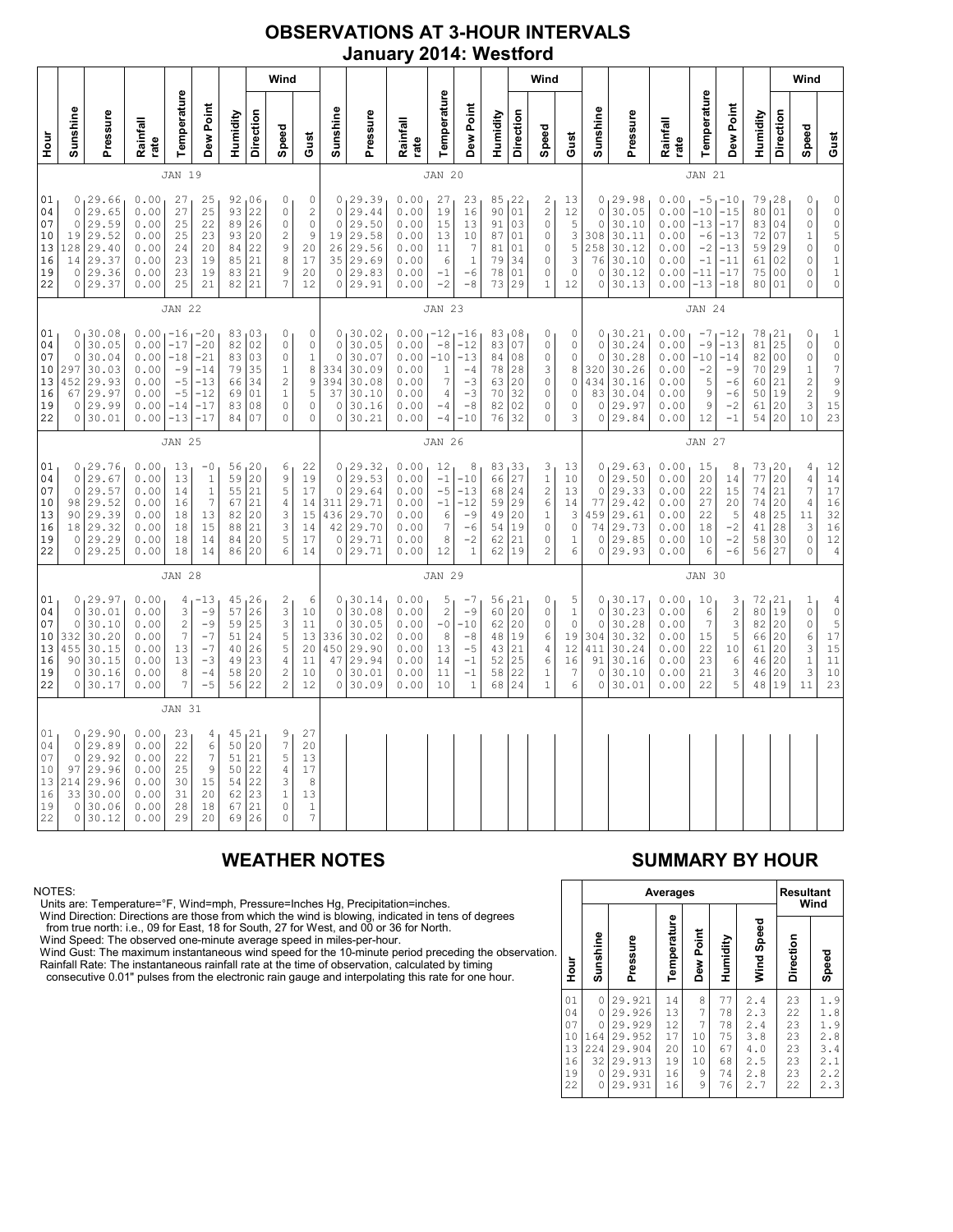### HOURLY PRECIPITATION (Water Equivalent) January 2014: Westford

| Date                                                                  |    |    |    |    |    | A.M. Hour Ending at |    |    |    |    |    |    | P.M. Hour Ending at |    |    |    |    |    |    |    |    |    |                                                                                                                                                                                                                                 |        |                                                               |
|-----------------------------------------------------------------------|----|----|----|----|----|---------------------|----|----|----|----|----|----|---------------------|----|----|----|----|----|----|----|----|----|---------------------------------------------------------------------------------------------------------------------------------------------------------------------------------------------------------------------------------|--------|---------------------------------------------------------------|
|                                                                       | 01 | 02 | 03 | 04 | 05 | 06                  | 07 | 08 | 09 | 10 | 11 | 12 | 01                  | 02 | 03 | 04 | 05 | 06 | 07 | 08 | 09 | 10 | $11\,$                                                                                                                                                                                                                          | $1\,2$ | Date                                                          |
| $0\,1$<br>02<br>03<br>04<br>05                                        |    |    |    |    |    |                     |    |    |    |    |    |    |                     |    |    |    |    |    |    |    |    |    |                                                                                                                                                                                                                                 |        | $0\,1$<br>$\begin{array}{c} 02 \\ 03 \end{array}$<br>04<br>05 |
| 06<br>07<br>$0\,8$<br>09<br>$10$                                      |    |    |    |    |    |                     |    |    |    |    |    |    |                     |    |    |    |    |    |    |    |    |    |                                                                                                                                                                                                                                 |        | 06<br>$0\,7$<br>$0\,8$<br>09<br>10                            |
| $11\,$<br>$12\,$<br>$13$<br>$1\,4$<br>15                              |    |    |    |    |    |                     |    |    |    |    |    |    |                     |    |    |    |    |    |    |    |    |    |                                                                                                                                                                                                                                 |        | $11\,$<br>$12$<br>$13$<br>$14$<br>$15$                        |
| 16<br>$17\,$<br>$1\,8$<br>19<br>20                                    |    |    |    |    |    |                     |    |    |    |    |    |    |                     |    |    |    |    |    |    |    |    |    |                                                                                                                                                                                                                                 |        | 16<br>$17$<br>$1\,8$<br>19<br>20                              |
| $\begin{array}{c} 21 \\ 22 \end{array}$<br>23<br>24<br>25             |    |    |    |    |    |                     |    |    |    |    |    |    |                     |    |    |    |    |    |    |    |    |    |                                                                                                                                                                                                                                 |        | $21$<br>$22$<br>$23$<br>$24$<br>25                            |
| $\begin{array}{c} 2 \, 6 \\ 2 \, 7 \end{array}$<br>$2\,8$<br>29<br>30 |    |    |    |    |    |                     |    |    |    |    |    |    |                     |    |    |    |    |    |    |    |    |    |                                                                                                                                                                                                                                 |        | 26<br>27<br>28<br>29<br>30                                    |
| 31                                                                    |    |    |    |    |    |                     |    |    |    |    |    |    |                     |    |    |    |    |    |    |    |    |    |                                                                                                                                                                                                                                 |        | 31                                                            |
|                                                                       |    |    |    |    |    |                     |    |    |    |    |    |    |                     |    |    |    |    |    |    |    |    |    | Sum  0 . 00   0 . 00   0 . 00   0 . 00   0 . 00   0 . 00   0 . 00   0 . 00   0 . 00   0 . 00   0 . 00   0 . 00  0 . 00  0 . 00  0 . 00  0 . 00  0 . 00  0 . 00  0 . 00  0 . 00  0 . 00  0<br>Sum  0 . 00   0 . 00   0 . 00  0 . |        |                                                               |

During a frozen precipitation event, hourly precipitation totals may not be recorded. In this case, daily amounts are typically entered in the last column (hour ending at 12 A.M.)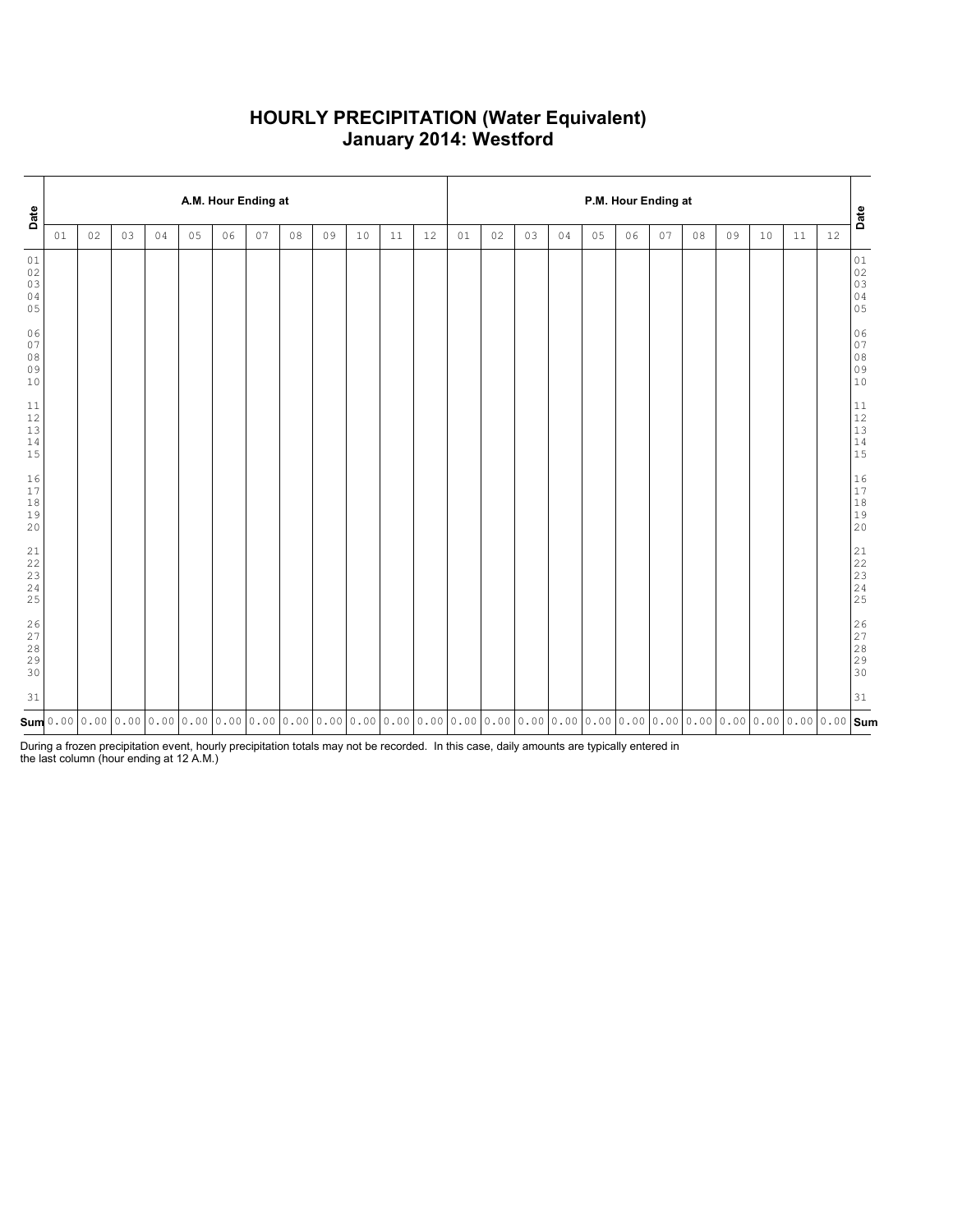# HOUR-BY-HOUR DATA January 2014: Westford